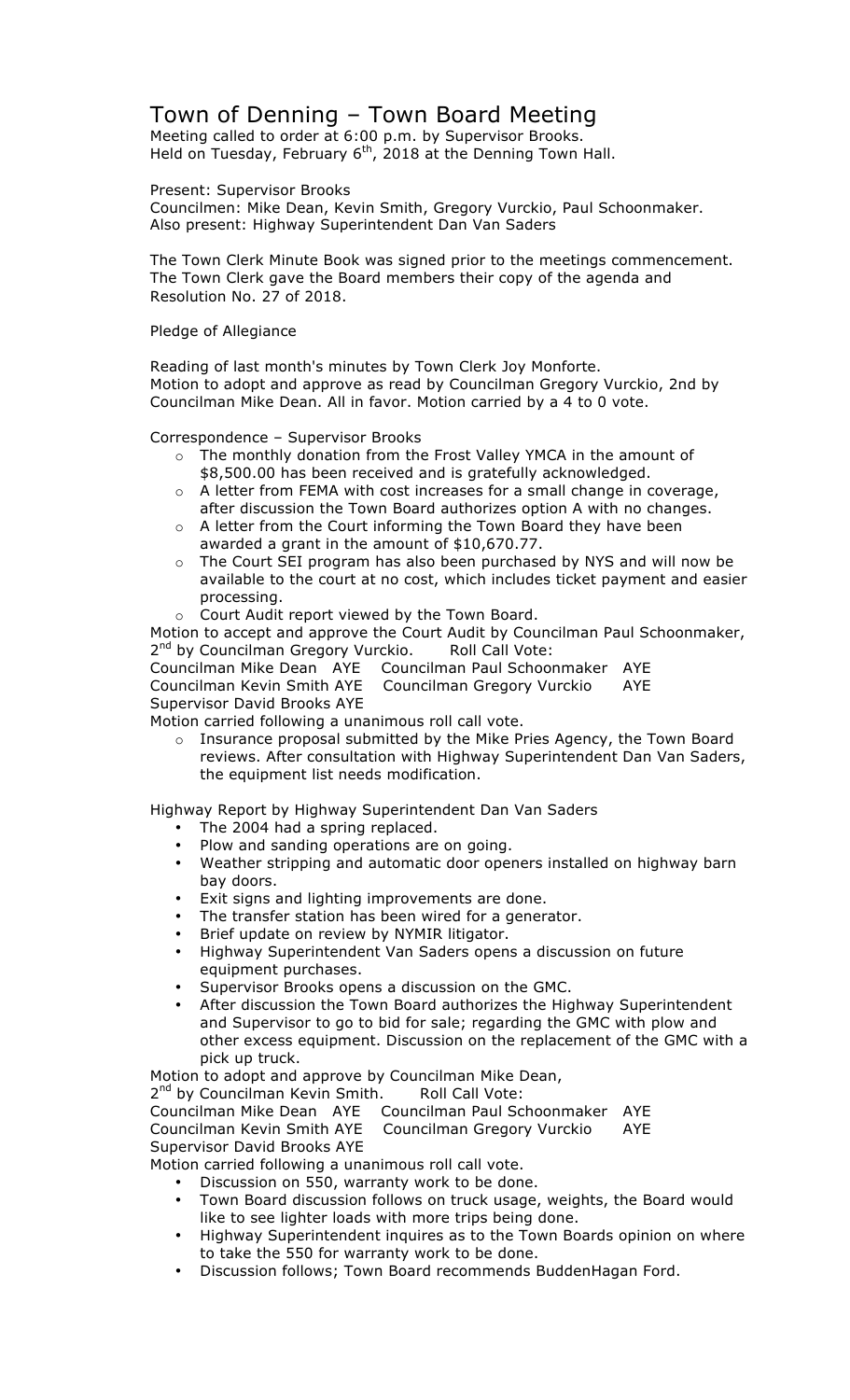- Highway Superintendent Dan Van Saders informs the Board he will have the 284 Agreement ready soon.
- Highway Superintendent Dan Van Saders informs the Board of the FEMA reimbursement of \$24,000 which can be used in the purchase of the new equipment.
- Supervisor Brooks reminds the Town Board that he plans on paving the highway barn lot this year and gives the Board a review on status of reimbursements for grant work done and paperwork submitted.
- Councilman Gregory Vurckio asks about the bridge in Sundown, discussion follows.
- Grants funds available thru a NYS program. Supervisor Brooks requests the Highway Superintendent look into the program for Sheeley Bridge, discussion follows.
- The Highway Superintendent will also check into the program for the bridges by Siato's and Matero's.
- Supervisor Brooks informs the Town Board he has spoken with Carl Landon regarding the SEQR for the updated Zoning Law, he needs a little longer.
- Supervisor Brooks informs the Town Board that a PERMIT SYSTEM will be put in place for the Blue Hole, 40 permits per day, on weekends and holidays, from May 15 until October 15 with a maximum of 5 people per permit.
- The permit system goes from trailer field (Morel's) to the private property owners line.
- NYS is also installing an elevated walking path which will be handicap accessible, from the trailer field to the Blue Hole.
- The subject of jay walking tickets is briefly discussed.

Planning Board Report- Councilman Mike Dean

o No new business before the Board.

## Resolution No.27 of 2018

**WHEREAS** New York State Town Law section 27 authorizes the Town Board to determine the salaries of town officers and employees,

**WHEREAS** Resolution No. 20 of 2018 of the Town of Denning is in need an amendment due to a mathematical error and must be corrected.

**NOW, THEREFORE**, be it **RESOLVED** that the following salaries be fixed for the listed town officers and employees for the Fiscal Year 2018 and as approved in the adopted 2018 Budget.

Foreman \$23.40 per hour which is a \$. 04 increase.

Motion to adopt and approve by Councilman Mike Dean, 2<sup>nd</sup> by Councilman Paul Schoonmaker. Roll Call Vote:<br>Councilman Mike Dean AYE Councilman Paul Schoonm Councilman Paul Schoonmaker AYE Councilman Kevin Smith AYE Councilman Gregory Vurckio AYE Supervisor David Brooks AYE Motion carried following a unanimous roll call vote.

Supervisor Comments: See Above

- $\triangleright$  Supervisor Brooks informs; the Board of a call received from Mark Boncek, regarding on line training for the ZBA and Planning Boards. Discussion follows.
- ! Motion to adopt and approve on line training for the ZBA and Planning Boards from previously approved, by resolution sources, by Councilman Mike Dean, 2<sup>nd</sup> by Councilman Kevin Smith. Roll Call Vote: Councilman Mike Dean AYE Councilman Paul Schoonmaker AYE Councilman Kevin Smith AYE Councilman Gregory Vurckio AYE Supervisor David Brooks AYE Motion carried following a unanimous roll call vote.
- $\triangleright$  Supervisor Brooks reviews the Claryville Community Septic Plan meeting schedule.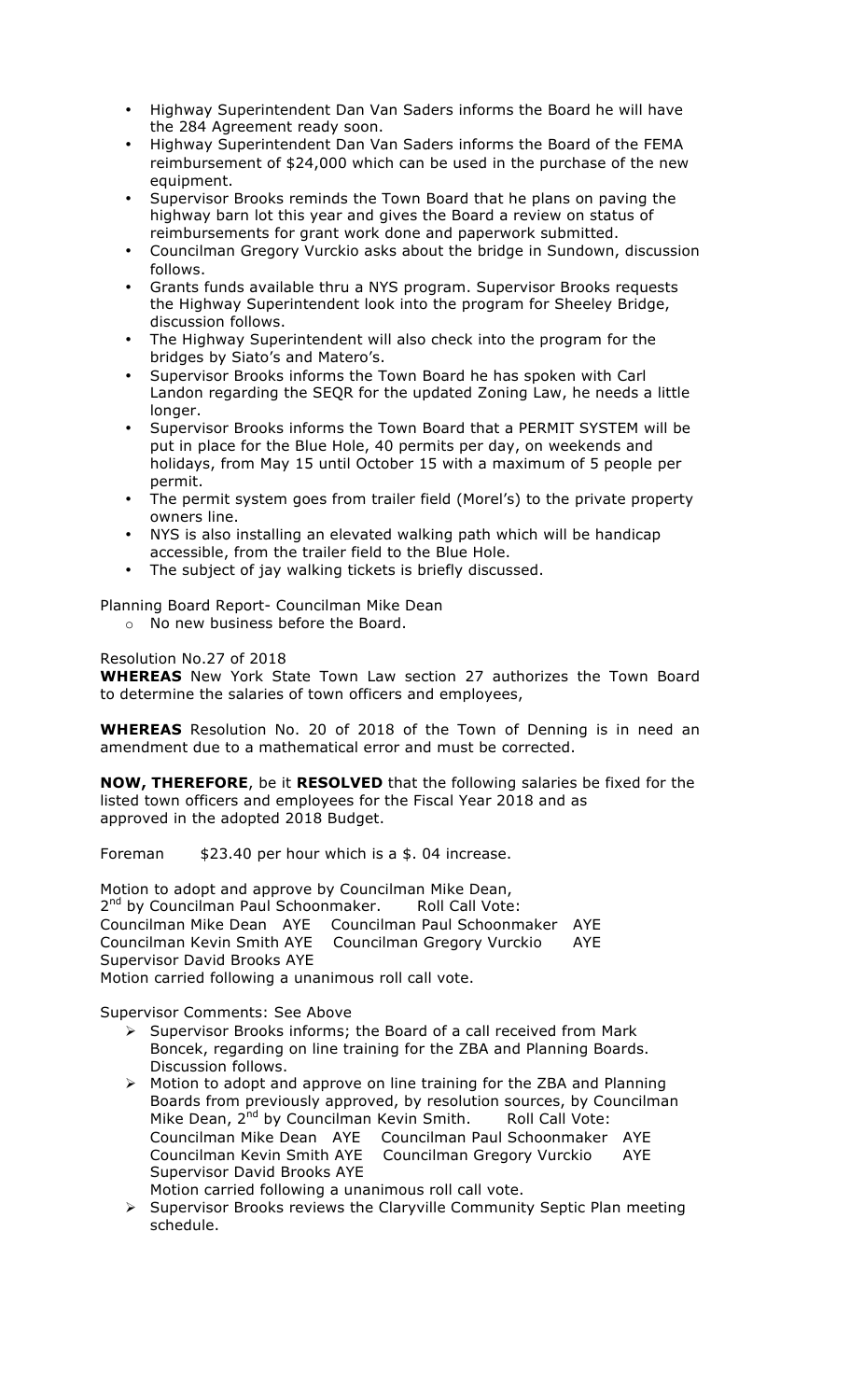Councilmen Comments:

! Councilman Paul Schoonmaker inquires about an automatic defibrillator at Town Hall? Discussion follows.

Supervisor Brooks calls for Public Comment: There is none. Supervisor Brooks call for any further comments or discussion. There is none.

Motion to adjourn at 7:10 by Councilman Gregory Vurckio,  $2<sup>nd</sup>$  by Councilman Mike Dean, All in favor. Motion carried 4 to 0 vote.

Respectfully Submitted by Joy Monforte, RMC, Town Clerk, February 12<sup>th</sup>, 2018

Next Meeting: Tuesday, February 13<sup>th</sup>, 2018 at 6 pm at the Denning Town Hall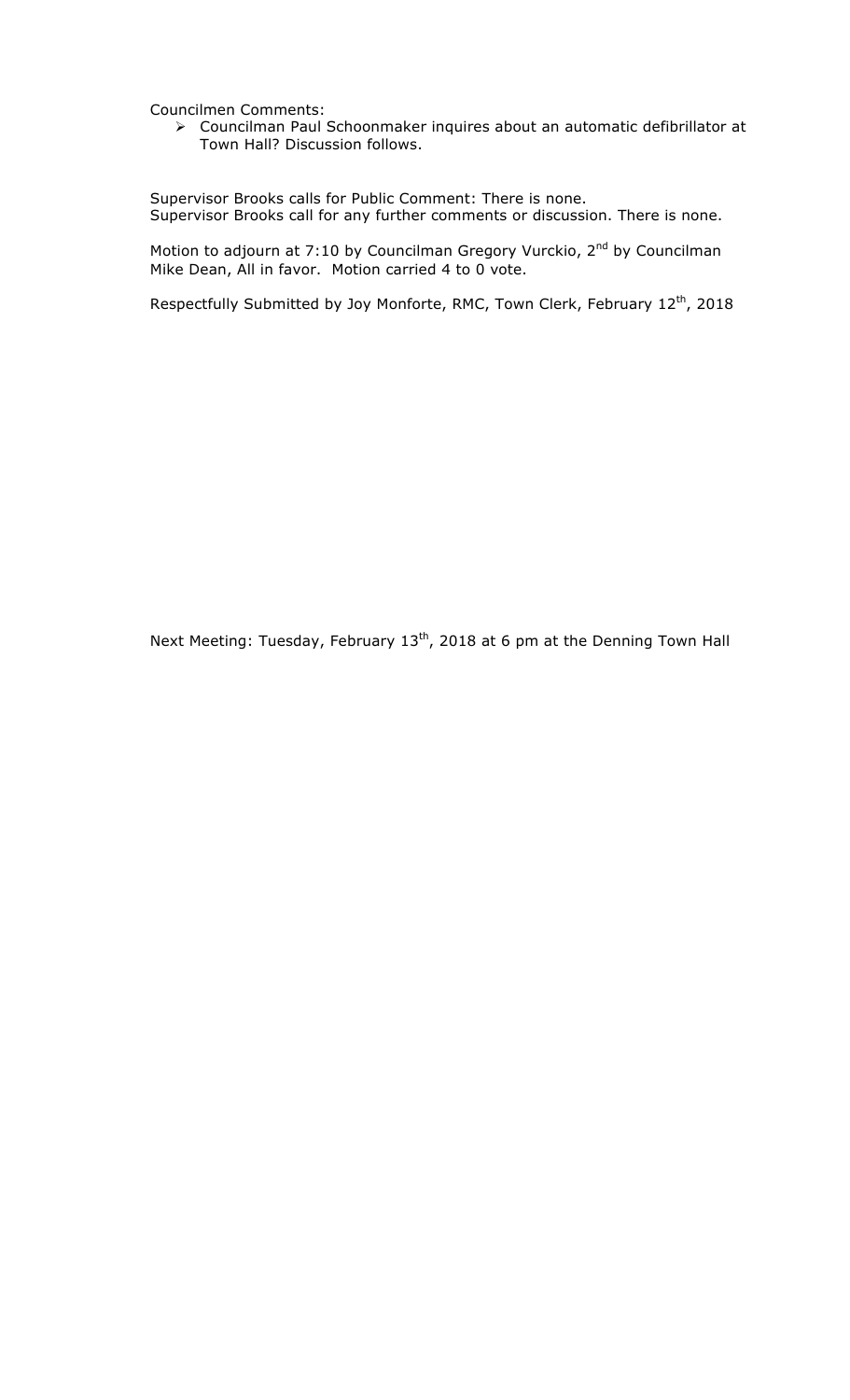## Town of Denning – Town Business Meeting

Meeting held on Tuesday, January 13<sup>th</sup>, 2018 at the Denning Town Hall. Called to order at 6:00 p.m. by Supervisor David Brooks.

Present: Supervisor David Brooks

Councilmen: Mike Dean, Paul Schoonmaker, Gregory Vurckio, Kevin Smith. And Highway Superintendent Dan Van Saders

The Town Clerk Minute Book was signed prior to the commencement of the Town Board Meeting.

The Town Clerk gave the Board members their copy of the agenda, Resolution No. 28 of 2018 and the Budget vs. Actual for January, 2018. As well as, correspondence to the Supervisor.

## Pledge of Allegiance

Highway Pre Pay Vouchers presented by Highway Superintendent Van Saders. (see Warrant #2PP, voucher #3-6) Healthcare Reimbursement Acct. DA9060.8 \$2,500.00 MVP Healthcare, Inc. DA9060.8 \$7,609.40 Trust & Agency Account DA9030.8 \$1,081.21, \$1,286.30, \$38.25, \$1,177.31 Motion to approve and pay Highway Pre Paid Vouchers by Councilman Gregory Vurckio, 2<sup>nd</sup> by Councilman Mike Dean. All in favor. Motion carried 4 to 0 vote. Highway Vouchers presented by Highway Superintendent Van Saders. (see Warrant #2, voucher #2-25) Advance Auto Parts DA5130.4 \$24.95 American Rock Salt Co. LLC A5142.4 \$8,053.40, \$4,821.52, \$4,812.27,

\$2,708.37, \$5,219.28 Total \$25,614.84 Arkel Motors DA5130.4 \$1,565.25 Blue Tarp Financial DA5130.4 \$346.19, \$139.90 Bottini Fuel Corp. DA5142.4 \$865.96, DA5142.4 \$402.27 Ellenville Sand & Gravel DA5142.4 \$2,517.17, \$2,519.56, \$1,679.50, \$1,2098.86, \$1,256.70 Fleet Pride DA5130.4 \$893.70 Heritagenergy DA5142.4 \$3,802.95 Liberty Iron Works DA5130.4 \$15.00 Liberty Trading Post DA5130.4 \$108.04 Gary Myers Excavating Inc. DA5110.4 \$500.00 Sarjo Industries DA5130.4 \$338.32 Shakelton Auto & Truck Center DA5130.4 \$213.12 T&T Sales DA5130.4 \$197.05, \$31.87 UCATS DA5110.4 \$334.00 Woods Repair DA5130.4 \$115.00 Zanetti's DA5130.4 \$15.00 Motion to approve and pay Highway Fund vouchers by Councilman Mike Dean,  $2<sup>nd</sup>$  by Councilman Kevin Smith. All in favor. Motion carried by a 4 to 0 vote.

Supervisor Brooks asks Highway Superintendent Van Saders if the salt is treated, treated salt will continue to work until 25 below. Superintendent Van Saders responds it is green and ordered off of the bid. Discussion follows on cost and usage.

- $\triangleright$  Supervisor Brooks suggests trying it to see if it would work here. We would use less sand, have no sweeping needed and less ditch cleaning would be needed, all of which are a savings.
- > Also discussed: using the NYSDOT salt program, a computer program which is tailored to specific weather conditions. Would be an added expense in the beginning but should create long term savings.
- ! Supervisor Brooks will discuss at his next County Supervisor's meeting to see if any towns are currently using, cost involved and other specifics.

Supervisor Brooks asks Highway Superintendent Van Saders if he has the truck bid spec's and cost? Highway Superintendent Van Saders responds no, he sent the request a couple of days ago, but the specs from the last purchase can be tweaked. He suggests doing a motion with a "not to exceed amount" so we may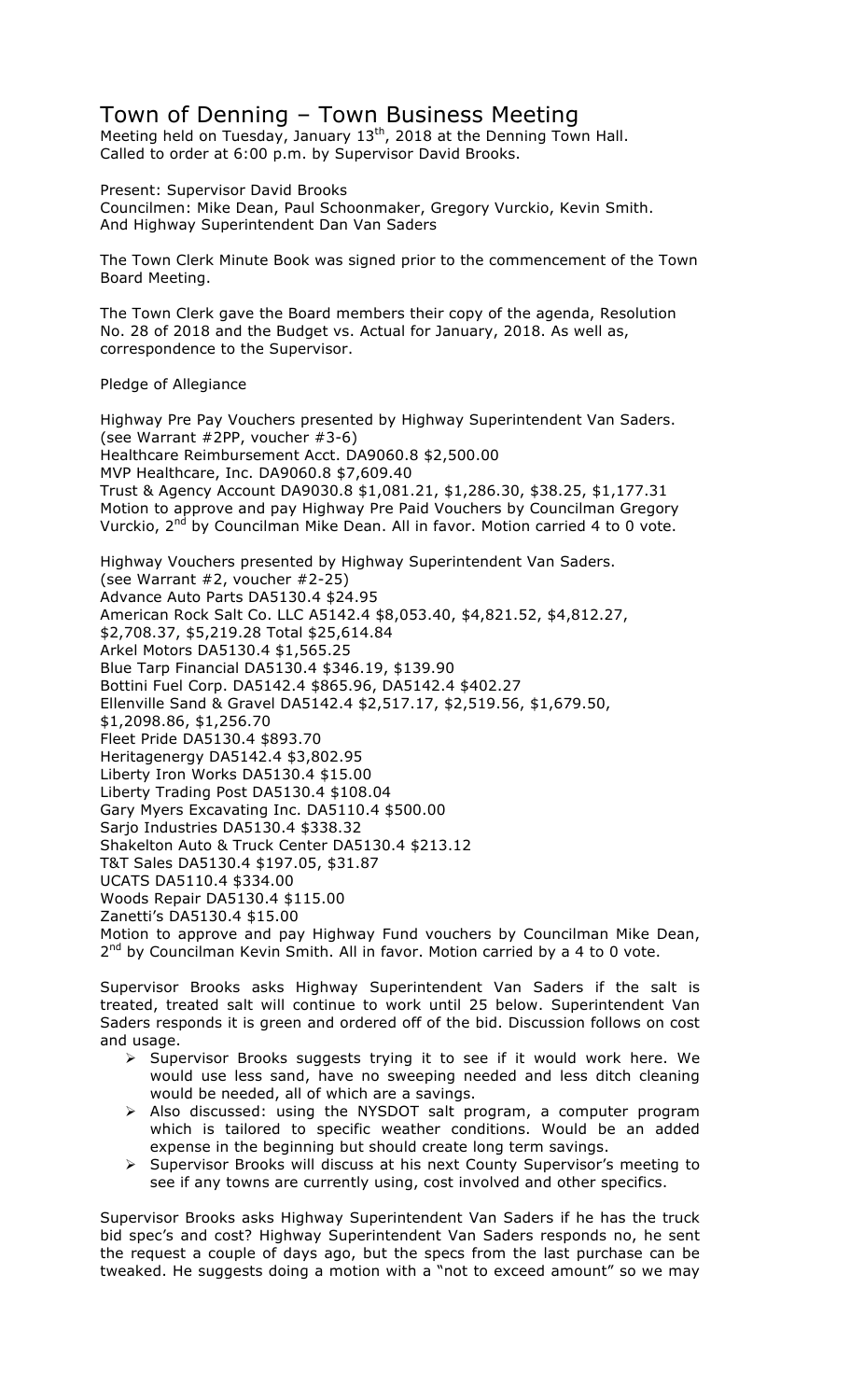get on this bid cycle, if not we would have to wait until the next one which in would be an increased cost.

- $\triangleright$  Town Board discussion follows, Waiting would mean a longer delay in delivery and increased cost.
- $\triangleright$  The pick up would be "piggy backed" off of the Onondaga County bid No. 7974.
- $\triangleright$  Councilman Vurckio inquires as to the gear ratio and what Highway Superintendent Van Saders wants, based on pulling the hills and load weight.
- ! Highway Superintendent Van Saders replies, they are available I 410, 430 and 480's.
- he would also like a lock-in rear as well. Sliding rear window is not necessary.
- $\triangleright$  Supervisor Brooks opens a discussion on the sander and bed insert for the sander, he would prefer the plastic due to the added weight.

Motion to approve and authorize the "not to exceed" purchase amount of \$38,000.00 for the purchase of a new pick up by Councilman Mike Dean, 2<sup>nd</sup> by Councilman Kevin Smith. All in favor. Motion carried by a 4 to 0 roll call vote.

Highway Superintendent Van Saders leaves as his vouchers have been submitted and approved.

General Pre Pay Vouchers presented by Supervisor Brooks. (see Warrant #2PP, voucher (#2-11) Central Hudson A1620.4 \$319.29, A5132.4 \$427.84, A8160.4 \$49.54 Cornerstone A1110.4 \$58.46, A1620.4 \$86.61, A5132.4 \$83.94 Healthcare Reimbursement Acct. A9060.8 \$2,500.00 MVP Health Care Inc. DA9060.8 \$5,702.17 Spectrum Business A1620.4 \$191.46, A5132.4 \$147.58 Trust & Agency Acct. DA9030.8 \$240.86, \$660.34, \$276.75, \$240.88 Motion to approve and paid General Fund Pre Pay vouchers by Councilman Mike Dean, 2nd by Councilman Gregory Vurckio, All in favor. Motion carried by a 4 to 0 Roll Call vote.

General Vouchers, presented presented by Supervisor Brooks. (see Warrant #2, vouchers 7-38) Central Hudson A5182.4 \$116.80 FEMA A1910.4 \$2,981.00 Grahamsville First Aid A4540.4 \$2,405.75 Heritagenergy A5132.4 \$761.38, \$215.00, A1620.4 \$225.00 (Removal of # 10, Heritagenergy, duplicate bill) Johnson's Signs & Tees A1110.4 \$44.00, A110.4 \$70.00 Carl Landon A1460.4 \$282.92 Cindy Michelson A1220.4 \$77.19 TC Petty Cash Reimbursement c/o Joy Monforte A1410.4 \$31.25 Mark Moore A1620.4 \$780.00, A8160.4 \$500.00, A5132.4 \$900.00 NYS Magistrates Association A1110.4 \$70.00 MVP Healthcare A9060.8 \$25.00, \$50.00 Office of the State Comptroller A690 \$2,228.50, \$135.00 Mike Pries, Inc. A1910.4 \$19,183.99 Quill.Com A5132.4 \$35.96, A1220.4 \$18.75, A1620.4 \$100.38, \$55.98 A1110.4 \$456.88, A1110.2 \$2,749.90 Sullivan Overhead Doors A5132.4 \$1,646.80 Spectrum Business A1670.4 \$79.99 Thompson Reuters – West A5010.4 \$69.00 UC Information Services A1410.4 \$100.00 UC Magistrates Assoc. A1110.4 \$75.00 UCRRA A8160.4 \$2,116.23 UC Self Insurance Plan A9040.8 \$12,244.50 UC Town Clerks Association A1410.4 \$40.00 Karl Von Hassel A3620.4 \$506.50 Wapner, Koplovitz & Futerfas, PLLC A1420.4 \$25465.00 Motion to approve and pay General Fund vouchers by Councilman Mike Dean, 2nd by Councilman Paul Schoonmaker, All in favor. Motion carried by a 4 to 0 Roll Call vote.